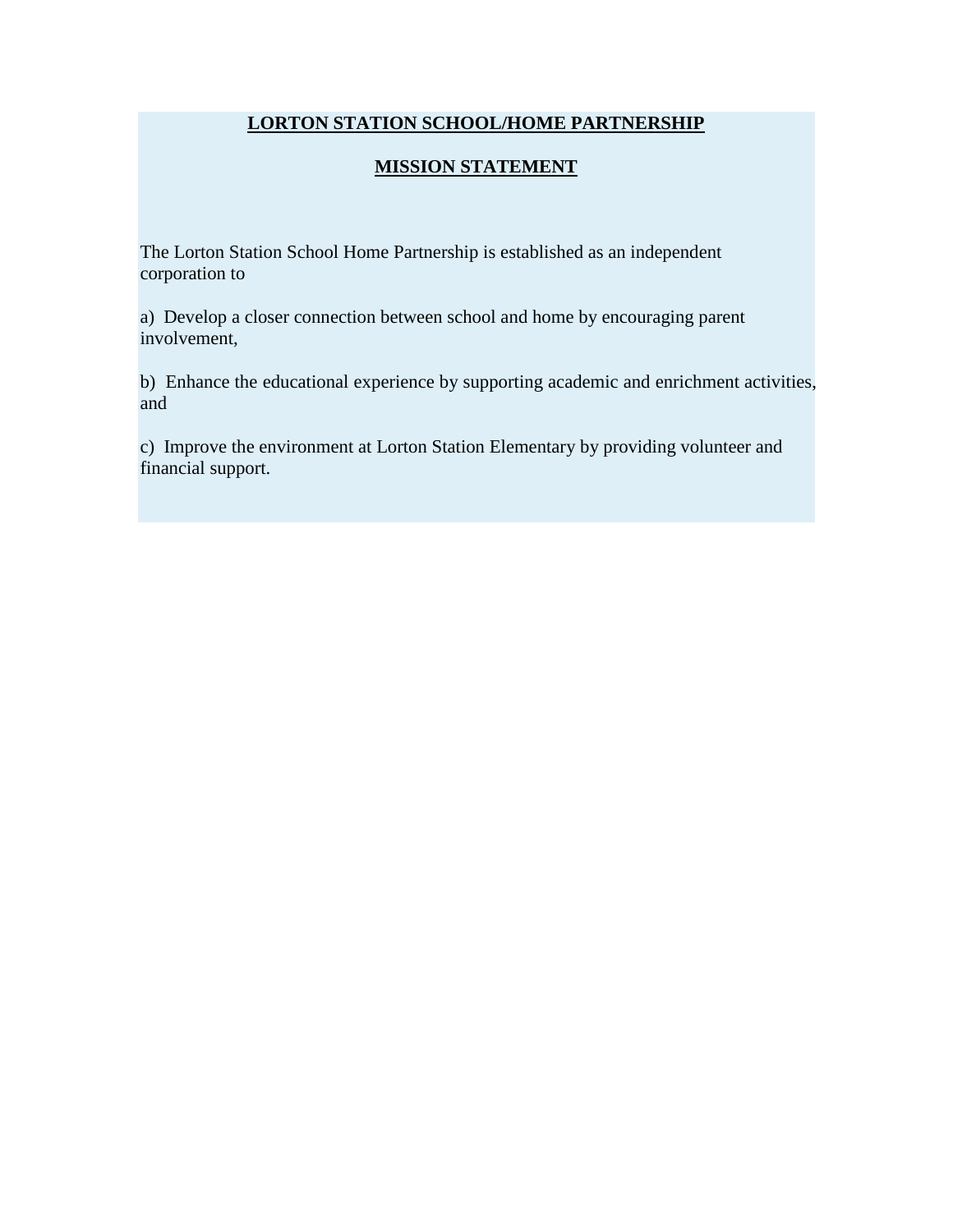## **LORTON STATION SCHOOL/HOME PARTNERSHIP**

## **STRATEGIC PLAN**

The mission of the Lorton Station School/Home Partnership (LS-SHP) is to promote the partnership between parents, teachers and the school community at large in supporting the mission of Lorton Station Elementary (LSES). We envision a healthy, caring, and encouraging educational environment for all students of LSES.

The LS-SHP carries out this mission through three basic program areas: "Home Room," "Roadrunner Resources," and "Raise Your Hand!" Each of these program areas is tied directly to the mission of the LS-SHP.

The "Home Room" program stresses a greater connection between school and home. The program promotes activities developed by parent-teacher partnerships for families to engage in at home and at school. These activities are viewed as "non-volunteer" as they are activities that don't require "work" but rather stress fun, involvement, and learning.

The aim of "Roadrunner Resources" is to enhance the educational experience for students by supporting and supplementing the needs of teachers to promote academic and enrichment activities.

"Raise Your Hand!" promotes parent volunteerism.

The LS-SHP is a completely volunteer-driven organization. The organization is directed by an executive committee composed of a president, two vice presidents, secretary, and treasurer. Specifics about the executive committee can be found in the organizational bylaws.

The stakeholders are LSES students, parents, teachers, school administrators and staff, volunteers, and the school community at large.

This strategic plan will outline the goals, objectives, activities, resources, products, and outcomes of the LS-SHP as a whole within the organizational framework developed by the LS-SHP executive committee.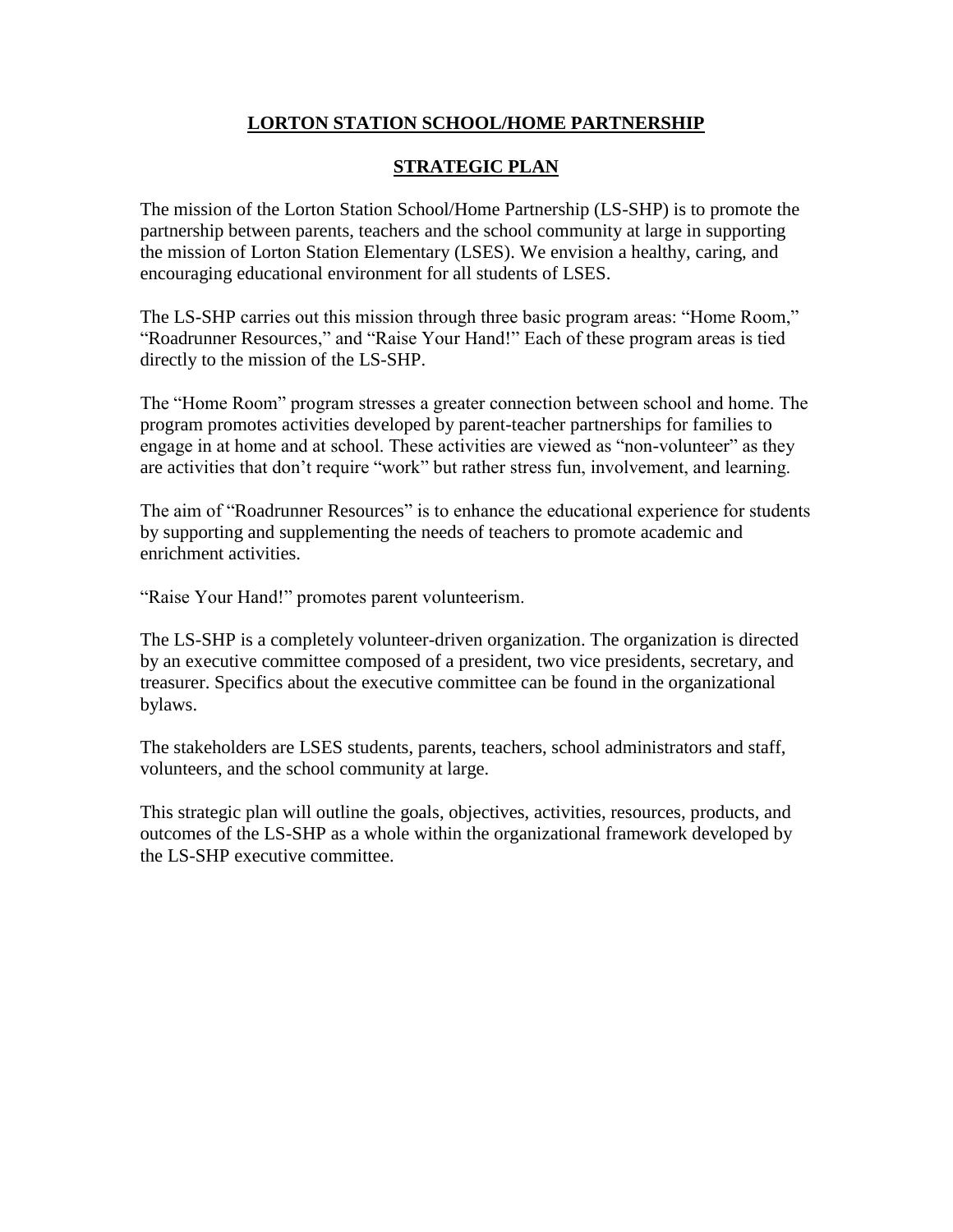# *Goal 1: Promote closer connections between school and home by fostering parent involvement via the Home Room program.*

## **Objectives**

- To increase parent attendance at school non-volunteer functions such as "Back to School Night," "Thanksgiving Lunch," the "Health and Safety Fair" and "Math Night" by 30 percent over the next two years.
- To ease and increase communication between parents and teachers
- To establish one grade level family night per grade during the year
- To begin an at-home "Play School" program

## **Activities**

- Ensure that calendar dates for planned LS-SHP functions are set by the Back to School Nights in the first year, and before the first day of classes in fall going forward.
- Make all parents and guardians members of the LS-SHP with no dues.
- Obtain parent/guardian contact information (for all parents/guardians who have not opted out of directory info) from school and download to LS-SHP database.
- Enhance the current Lightning Tracks paper newsletter to include regular articles from school administration, teachers at each grade level, counselors and/or the parent liaison, and the executive committee of the LS-SHP.
- Communicate to parents via an email newsletter every month, in between the printing of Lightning Tracks, unless weekly "Lightning Flash" is successfully implemented. Otherwise, communicate LS-SHP news to "Lightning Flash" editor on a regular basis as needed.
- Require each classroom teacher to have a room parent.
- Establish a grade level advisory committee of the LS-SHP to include one representative parent from each grade level to facilitate communications by grade level. The grade level representatives will be the primary liaison between the grade level team lead teachers and the LS-SHP.
- Develop a LS-SHP website to include LS-SHP activities and parenting resources.
- Develop, define, and support a "Play School" program that allows students to "teach" parents the lessons they learn in school on a daily basis.
- Establish a monthly "Principal's coffee" for parents to meet informally with the Principal to better understand the challenges faced by the school and the parents in involving parents in academics and school activities.
- Offer "fun" incentives to families who participate in non-volunteer activities.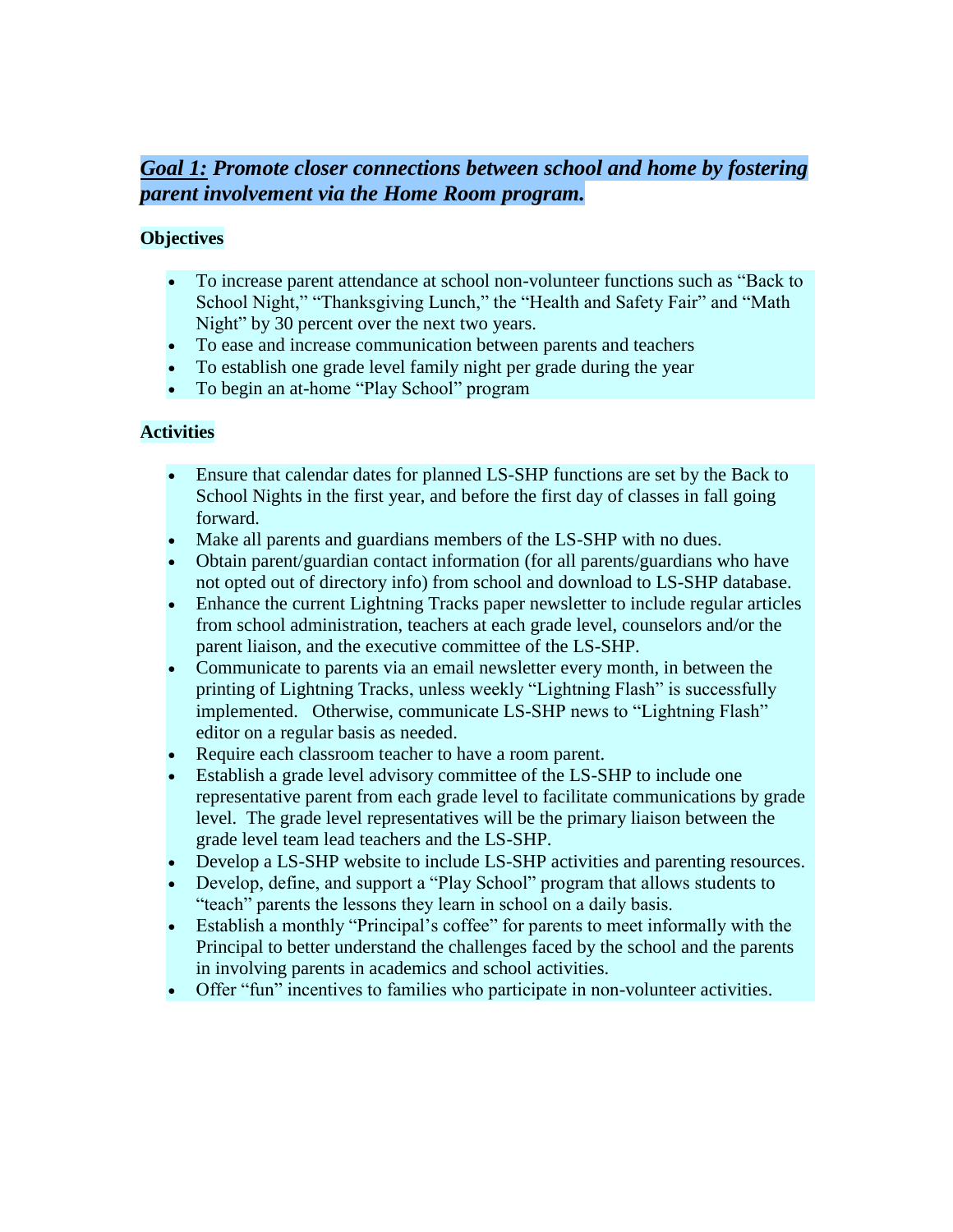# *Goal 2: Enhance the educational experience for students by supporting and supplementing the needs of teachers, by promoting academic and enrichment activities, and health and safety related activities.*

## **Objectives**

- To provide funding for field trips and cultural arts opportunities.
- To supplement funding for teachers and LSES in areas not supported by the FCPS budget.
- To develop and support academic enrichment clubs and competitive academic teams for students.
- To provide families with information and services related to the health and safety of children.

#### **Activities**

- Develop a fundraising strategy to raise a minimum of \$20,000/year with a goal of spending 50% on field trips and cultural arts opportunities.
- Make all teachers and staff members at LSES members of the LS-SHP at no charge.
- Communicate LS-SHP news to teachers via the weekly "All Aboard" publication.
- Establish a regular bimonthly roundtable for the Advanced Academic Program, comprised of parents from each grade level and school administration, to address needs specific to that program, including marketing of the program to prospective students each spring. There would be one LS-SHP position as parent liaison between the group and the LS-SHP.
- Research and implement enrichment clubs such as chess club, science club, Odyssey of the Mind, Challenge 24 club. Such clubs/clinics should be selfsupporting and not treated as fundraising opportunities for the LS-SHP.
- Establish grade level parent representatives to meet with grade level teacher team leads on at least a quarterly basis to better understand the needs of the classroom teachers.
- Support the school's fall Book Fair (which raises money for the school library) by providing parent volunteers, and coordinate a spring Book Fair to provide books directly to students and to classroom libraries.
- Establish a staff/teacher appreciation committee to enhance staff morale.
- Obtain tax exempt status to encourage tax deductible donations to the LS-SHP by parents and local businesses.
- Encourage parents to eat lunch at school with their children at least once during the year.
- Provide basic lunches (has been peanut butter sandwiches—re-evaluate) on a limited basis to students who run out of lunch money.
- Hold a health and safety fair during the year, with the help of local community resources.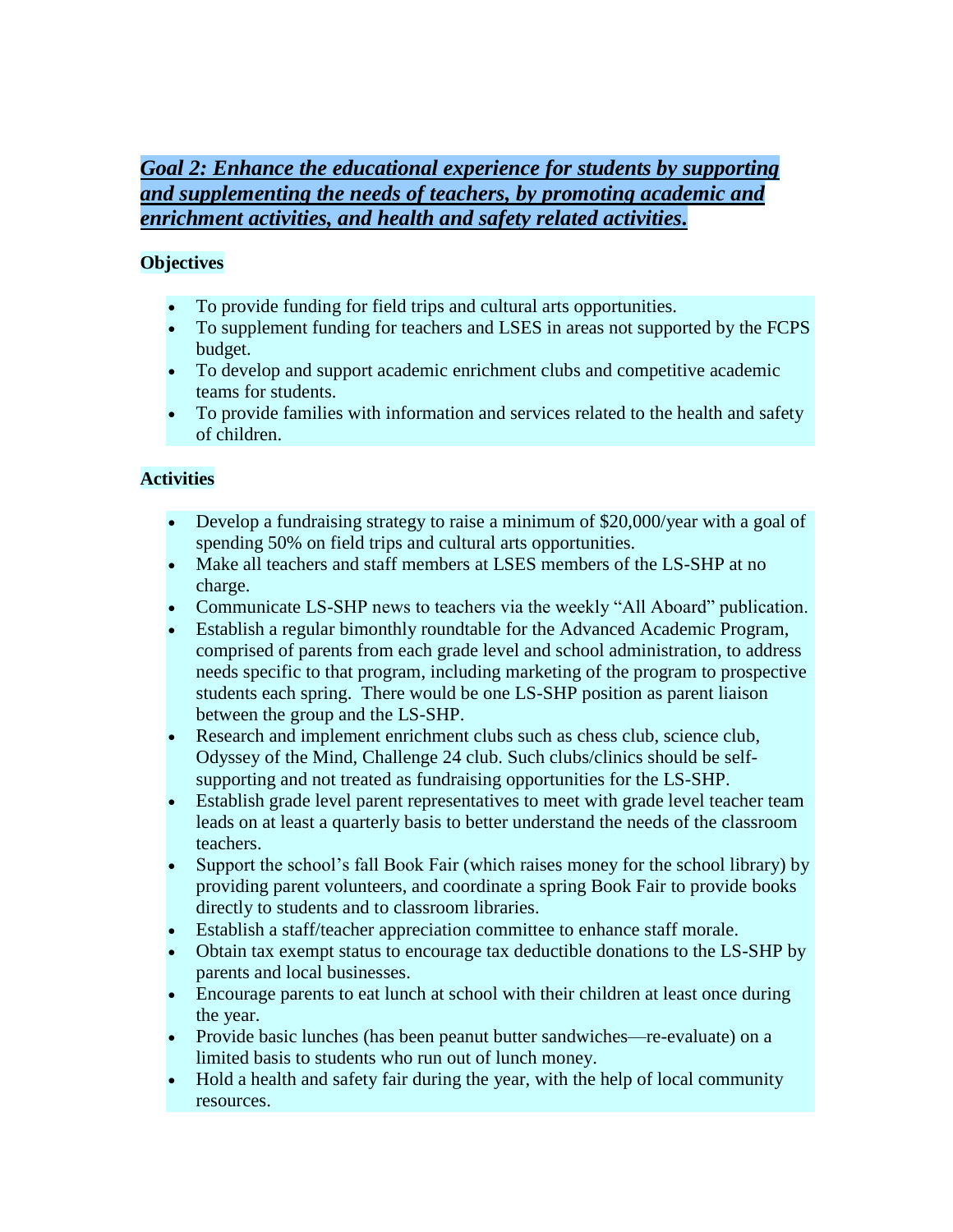- Investigate ways for fresh produce grown at school to be used in classroom or lunch activities.
- Provide education to parents related to healthy lunch options and the benefits of school provided lunches and breakfasts.
- Provide opportunities for children to enroll in low cost before or after school classes involving physical activity.
- Provide information or opportunities for school families and staff to easily receive low cost flu vaccinations each fall.